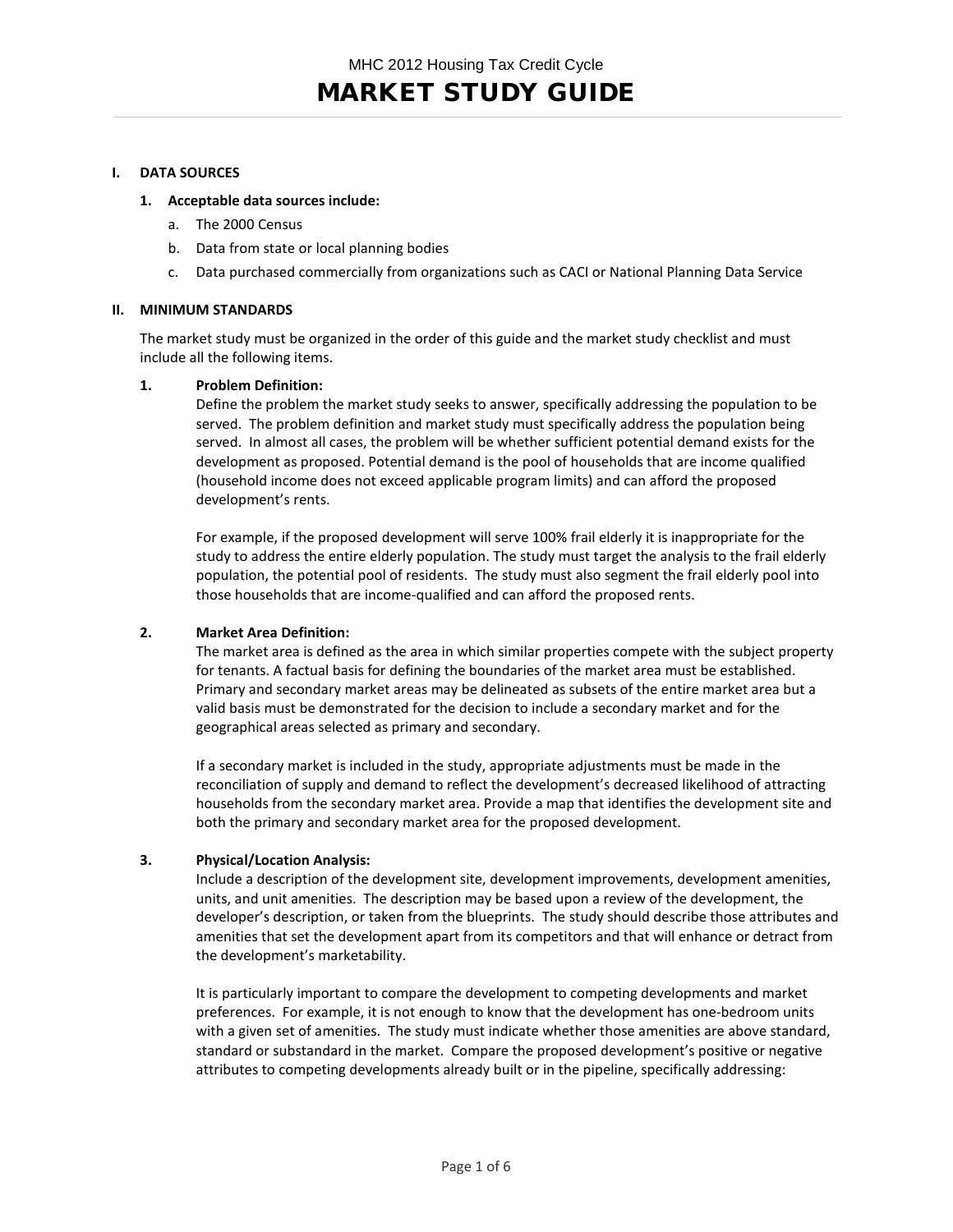- a. Site
	- **Site amenities (view, topography)**
	- **•** Contiguous uses
	- Nuisances
- b. Improvements
	- **•** Development size (gross square feet, stories)
	- Development description (exterior appearance, finish)
	- **Construction type (methods, materials)**
	- **•** Development age (where applicable)
- c. Development Amenities
	- Common area
	- **Parking**
	- **Storage**
	- Laundry
	- **Elevator**
	- **Green space**
	- **Recreational area/equipment**
- d. Units
	- Mix of units (i.e., number of 1, 2, and 3-bedrooms and baths)
	- Unit sizes (in square feet)
	- Rent set asides
- e. Unit Amenities
	- **Appliances**
	- **Floor covering**
	- **Air conditioning**
	- **Window treatments**
	- **EXECABLE TV hookups**
	- **Utilities**

The market study must also describe public services, infrastructure and linkages available to the development. Linkages are the location and relationship of the services, institutions, and businesses which are likely to be important to the development's residents

- f. Public Services
	- **Public and private transportation (modes, availability)**
	- **Fire/police protection**
- g. Linkages (Distances from Subject)
	- **Schools**
	- **Shopping**
	- **Employment**
	- Recreation
	- **Transportation**
	- Medical
	- Services for special-needs populations (where applicable)

#### 4. **Economic Analysis**:

The market study must provide an overview of the market area's economic base. The economic analysis, at a minimum, must provide the: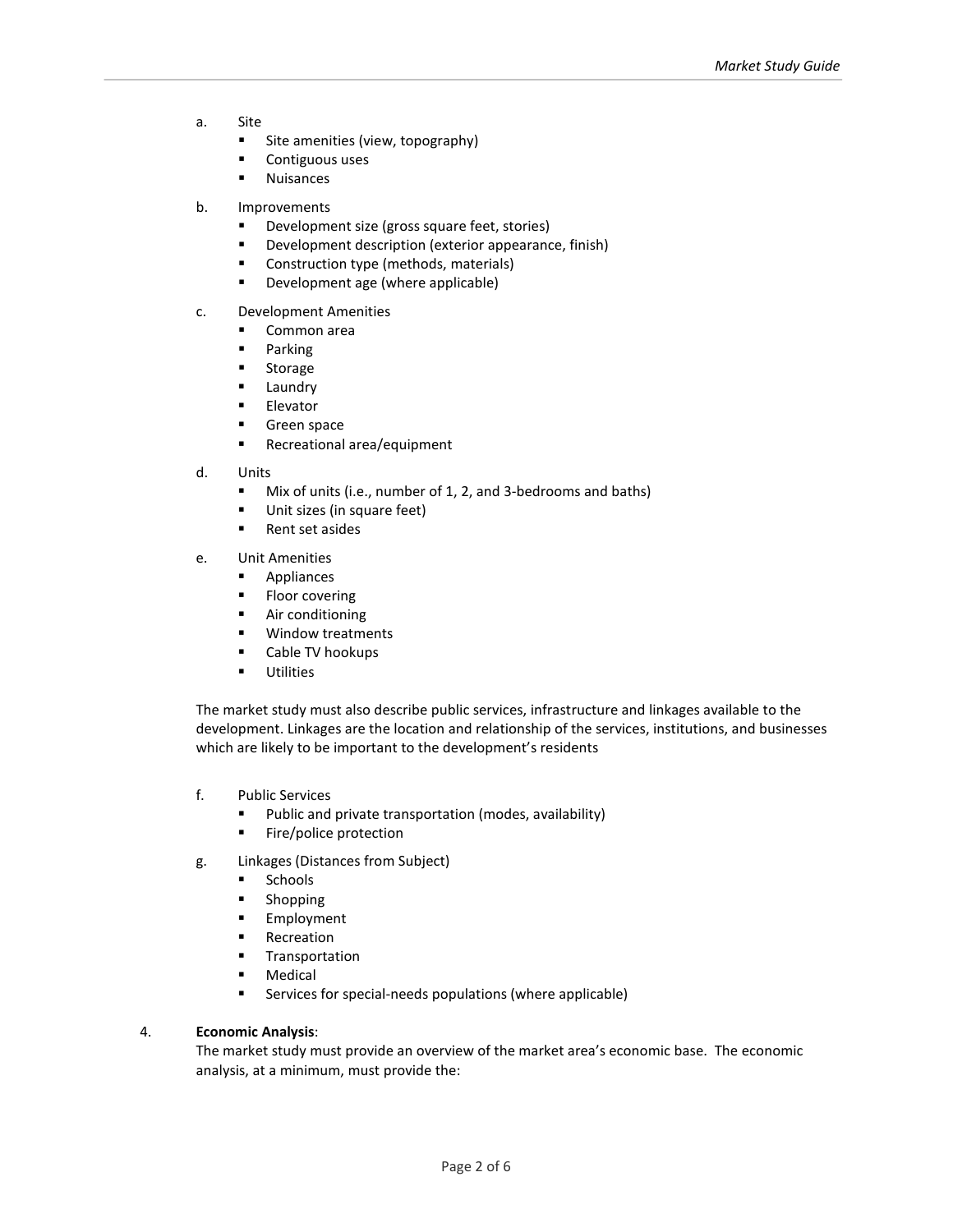- a. Number of persons employed in the market area (defined in Item II above) currently and as of the last census with employment broken out by the following categories:
	- **Agriculture**
	- **Construction**
	- Manufacturing
	- **Transportation, communication & public utilities**
	- Wholesale trade
	- Retail trade
	- Finance, insurance and real estate
	- Services (Business, repairs, personal services, entertainment, recreation, health, education, public administration, etc.)
- b. Unemployment rate currently and as of the last census
- c. Projected future employment in the market area

The above information may not be available for the geographical area delineated as the market area. If the required information is not available for the market area it should be provided for the smallest available geographical area which also encompasses the market area. For example, if the market area has been delineated as a five mile radius around Bentonia and economic data is not available for that area, data for Yazoo County may be used.

However, the study must then desegregate the data based on historical trends and/or shifts in the employment base. Include a map which shows both the area for which the information was available and the market area.

The study must also include a survey of major employers in the area and contain the following information:

- A list of major employers in the area, including type of industry, number of employees, and proximity to the proposed development's location.
- Expectations for employment changes over the next three to five years.

The major employers described above need not be located in the primary market area if those employers draw their employees from the market area. However, indicate the location of the proposed development in relation to major employment locations (i.e., the employment site is four miles east of the proposed site).

#### **5. Demographic Summary**

A demographic summary must be included. Unless otherwise noted, the following information must be provided for three points in time: the most recent census, the current year, and a calendar year between three and five years in the future. Describe the following specific population characteristics:

- a. Population
	- Total population
	- **Total population by age cohorts broken down in ranges of five years or less**
- b. Household
	- **Average household size**
	- Total households
- c. Income: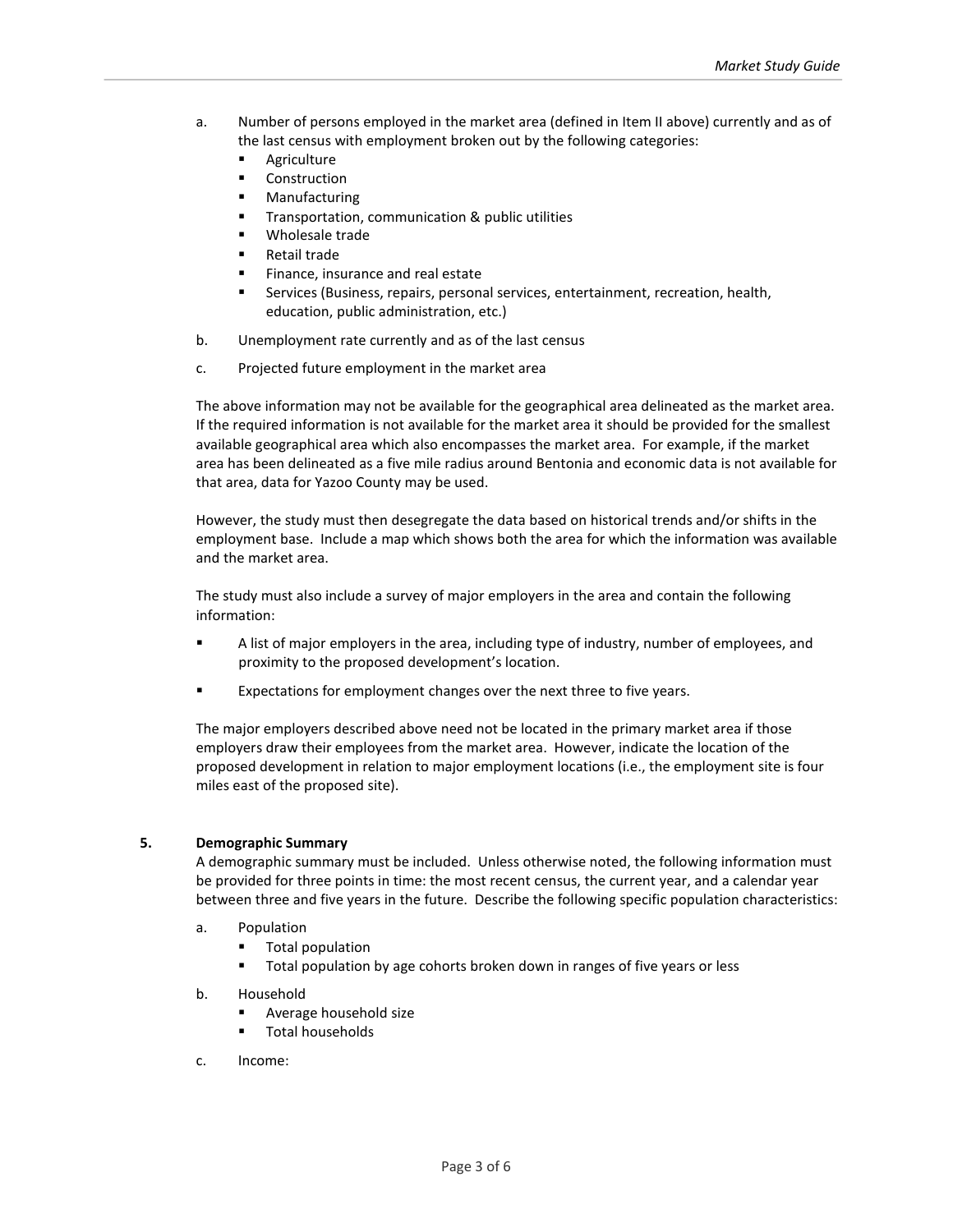- Household income by tenure, household size broken down in income cohorts of no more than \$5,000. (Households with income over \$50,000 can be grouped into a single category)
- d. Tenure
	- Tenure by persons in unit (Households with six or more persons can be grouped into a single category of 6 or more persons)-- Most recent census only.
	- Units in structure by tenure (i.e., number of properties with 5 to 9 units that are owner occupied, renter occupied, or vacant--Most recent census only

## **6. Supply Analysis**

The market study must analyze the supply, both current and potential, of competing developments within the market area. Address existing multifamily developments, planned multifamily developments, and land zoned for multifamily uses in close proximity to proposed project site.

- a. Housing conditions of existing developments. For both existing and planned developments describe, in aggregate, the:
	- **Number of units**
	- Unit mix (i.e., number of 1, 2, and 3-bedrooms and baths)
	- Average rents by number of bedrooms and baths
	- Vacancy by number of bedrooms (existing developments only)
	- Federal assistance and subsidies available by type (i.e., section 8)
- b. Describe the land zoned multifamily within a one mile radius of the proposed project site. Specifically address the:
	- Amount of land zoned for multifamily Density restrictions on land zoned multifamily
	- Number of units which could be developed given zoning restrictions Estimated date of availability of utilities
- c. The market study must also describe the competition on a development by development basis, including the:
	- Name and address of competing developments
	- Unit mix (i.e., number of 1, 2, and 3-bedrooms and baths)
	- Unit sizes
	- Rents by number of bedrooms and baths
	- **Concessions offered**
	- Vacancy
	- Development's age
	- Waiting list (Length of list, frequency of updating)
	- Vouchers/certificates in the development
	- Development amenities relative to the subject property
	- Unit amenities relative to the subject property
	- Name and phone number of on-site manager
	- Map showing development-by-development location of competition relative to the subject development
- d. Summary of Supply Analysis

## **7. Demand Analysis**

- a. Articulate anticipated demand for the development and for competing housing in the market area. In some instances, this will overlap with information required in the demographic summary. The analyst must estimate the:
	- Potential pool of households within the market area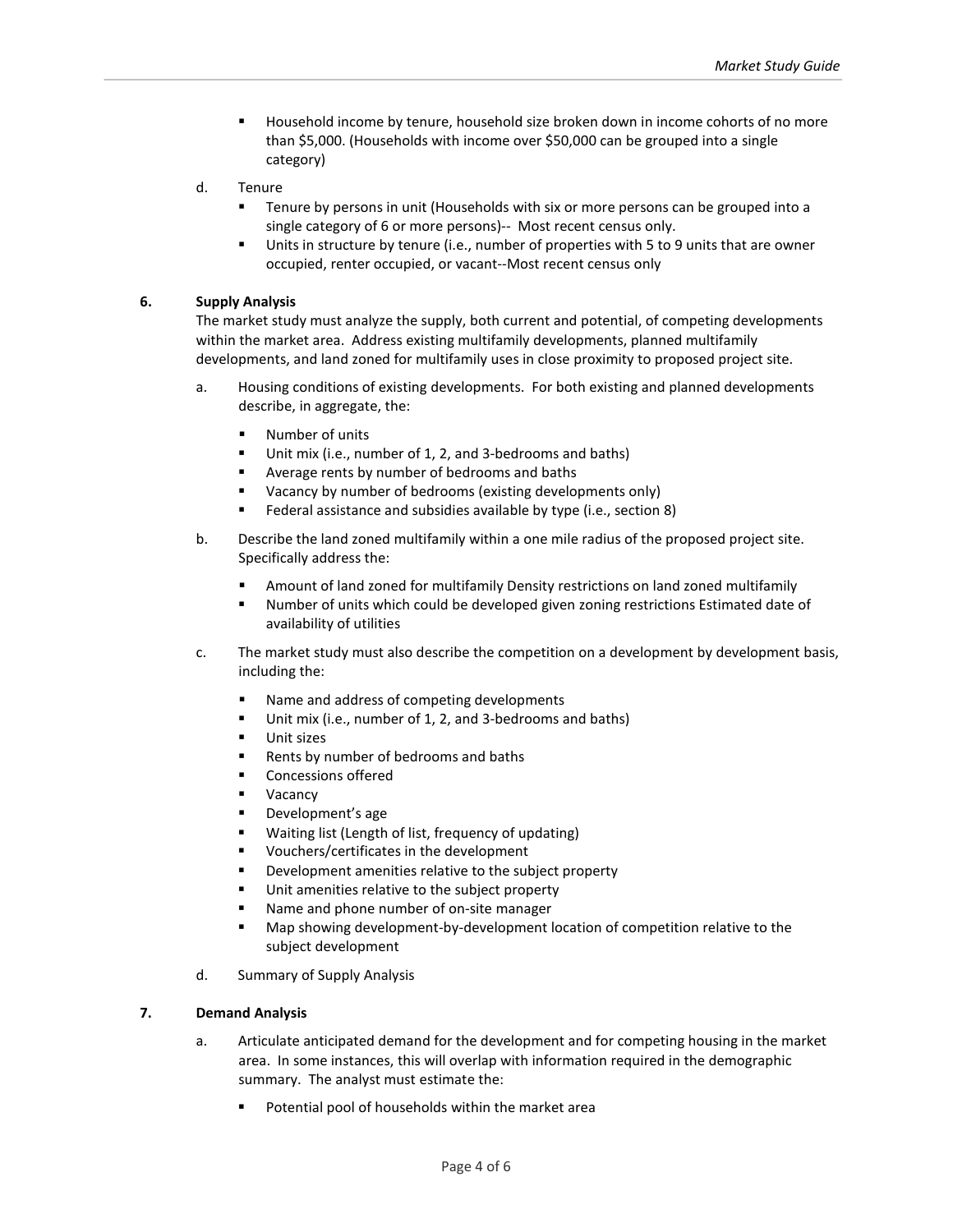- Number of age, income, and rent qualified households that will create the effective demand and expected change in that number over the next five to ten years
- Average size of the potential renter households and the expected change in that number over the next five to ten years.
- b. Vouchers and certificates

The study must document the number of rental vouchers and/or certificates that are available and used in the community. If waiting lists for developments with vouchers and/or certificates are available, indicate the number of persons on the list(s) along with the frequency with which the waiting lists are updated.

c. Special-needs populations

For developments serving a special-needs population, the demand analysis must address the specific-needs population. For example, if the development's tax credit or loan application is based on the fact that a portion of the population is expected to be frail elderly, then the study must demonstrate demand for those frail elderly units through:

- **Secondary data**
- **Data maintained by local governmental agencies establishing the market area's number of** percentage of frail elderly or special-needs households
- **Developer's demonstrated experience with special needs populations**
- d. Summary of Demand Analysis

## **8. Reconciliation of Supply and Demand**

- a. Each market study must specifically articulate:
	- **An overall vacancy rate for competitive housing in the market area;**
	- A vacancy rate, by number of bedrooms, for competitive multifamily housing in the area;
	- The expected demand for units;
	- An estimated absorption rate (units rented per month/year) for the development overall and by number of bedrooms; and
	- The penetration rate (development units divided by qualified households) for the development overall.

In every instance, all data sources and calculations used in arriving at the above results must be shown in their entirety in the market study. Any assumptions used to derive any of the above rates must be explained within the study and supported by verifiable data.

b. Summary of Conclusions for reconciliation of supply and demand

#### **9. Tax Credit Housing Forecast**

The analyst should provide a detailed summary that addresses each of the items listed below:

- Identify HTC developments and units approved with the previous five (5) years of the study available on the Corporation's website at [www.mshomecorp.com,](http://www.mshomecorp.com/) and those currently under construction in the market area
- **IDENTIFY 18 IDENTIFY** 1 denoted the velopments' rent levels and lease-up experience.
- Analyst should define the market area and defend the definition.
- Calculate achievable rents (most important)
- **IDENTIFY** number of people and households in the income band included in the application.
- Comment on the possibility of tax credit market saturation (i.e. What is the total number of units the market will support as of the date of the market study).